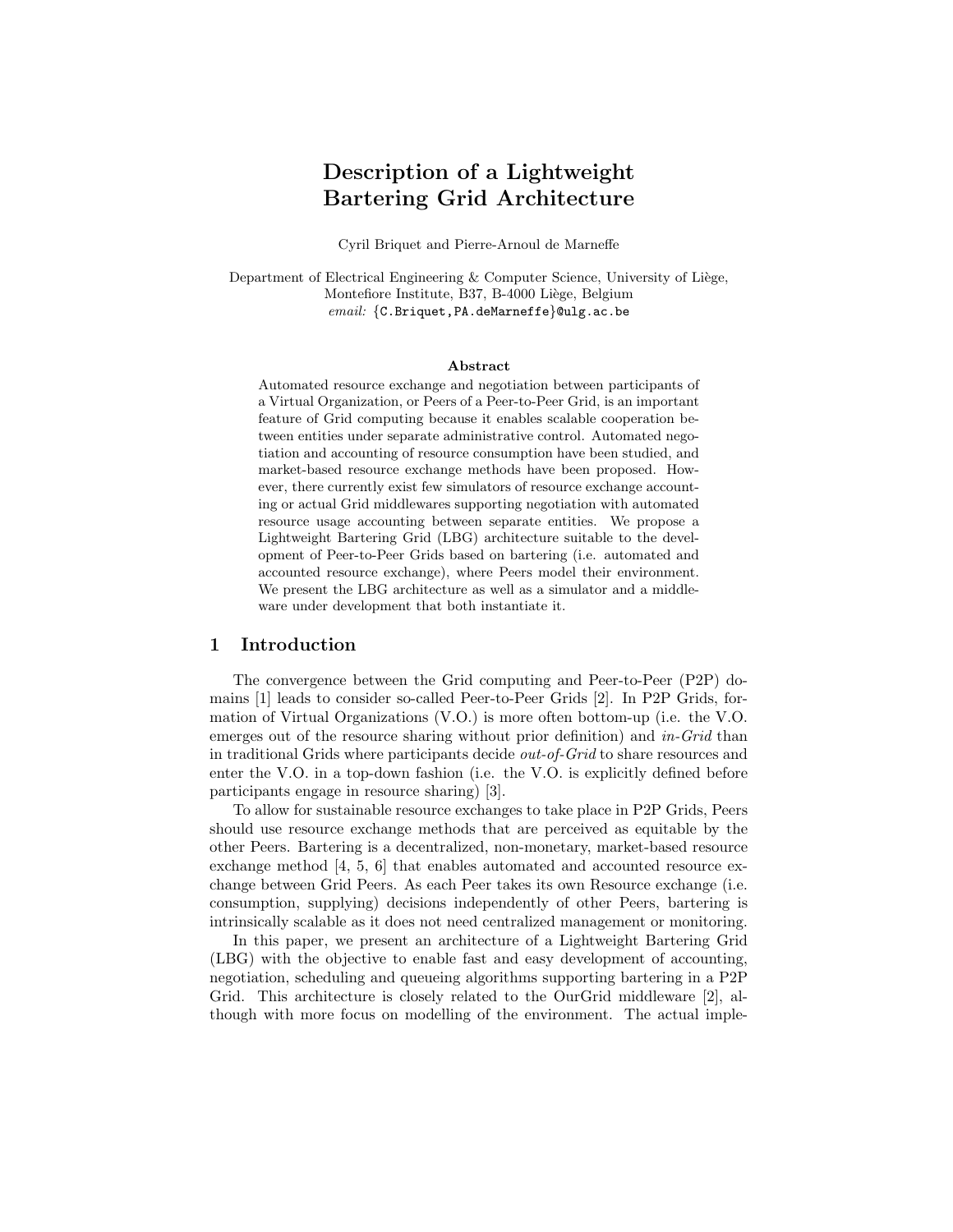mentation of this architecture has been realized in the Java environment, with an emphasis on openness to new algorithms. Once an algorithm is coded in Java and implements the expected interfaces, it can be simulated with accuracy and then immediately used, without any modification, in a production environment. This is possible because the architecture is easily deployed as a simulator and as a middleware, thanks to code sharing of much of the code base, which is also open to new deployment modes.

The rest of the paper is structured as follows: Section 2 presents the LBG architecture, Section 3 describes the components of a Peer, Section 4 explains how the LBG architecture can be deployed as a simulator and as a middleware, and finally Section 5 summarizes and discusses future work.

# 2 Architecture of a Lightweight Bartering Grid

## 2.1 Peer-to-Peer Grid model

In the context of our work, we consider independent entities under separate administrative control (see Figure 1). Each entity is represented by a software agent that is called a Peer. We make the hypothesis that a given Peer exists to serve its Users but we make no assumption on their prioritizing. The Users of a given Peer submit Jobs composed of independent computational Tasks (possibly sharing the same input data).



Fig. 1: P2P Grid with synchronized Bartering (at time t)

The goal of each Peer is to serve its Users. To this end, each Peer has two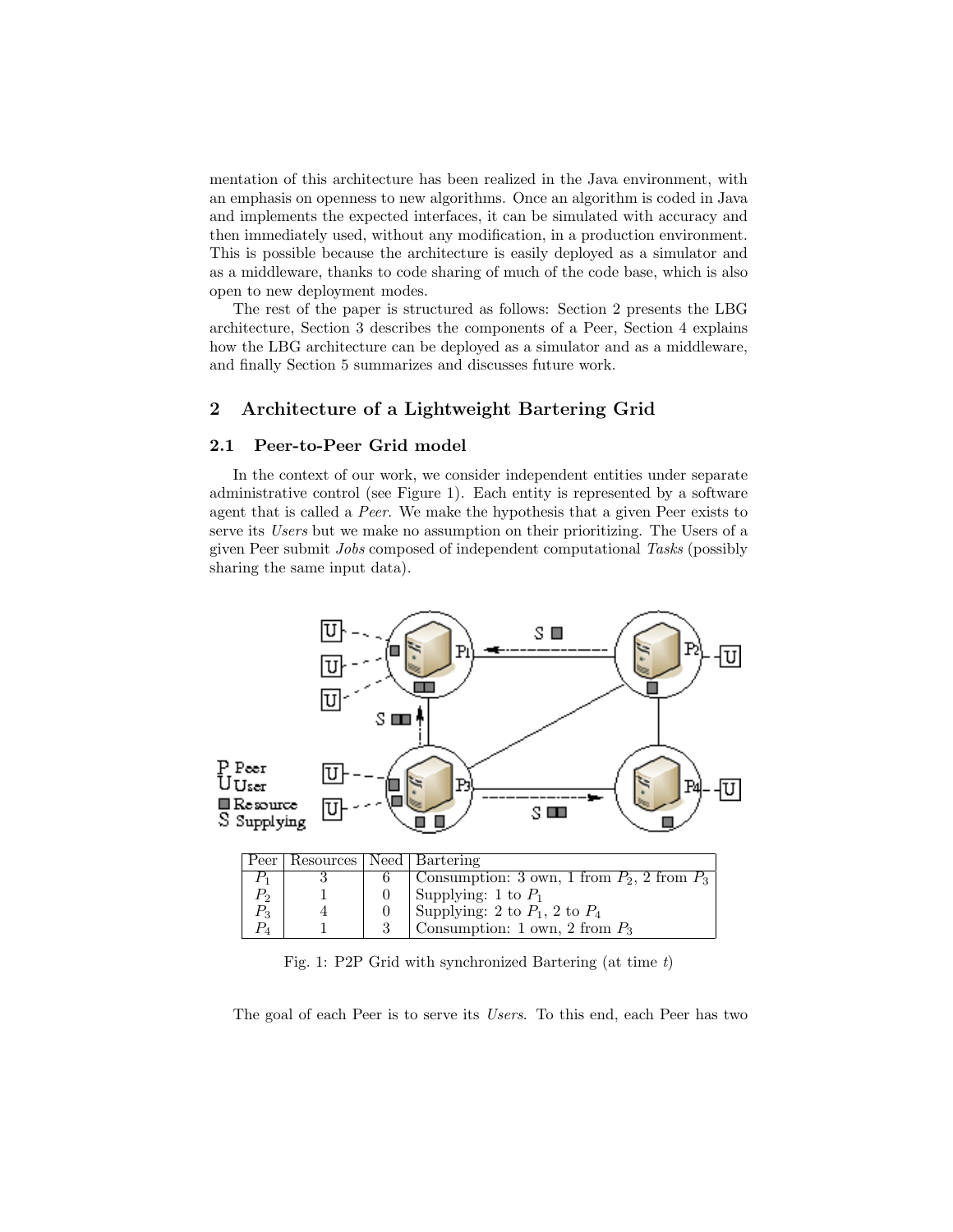possibilities. Firstly, each Peer usually owns (i.e. controls) several Resources. Secondly, each Peer can consume Resources of other Peers, meaning that it executes some of its Tasks on the Resources of other Peers. In the LBG architecture, a Grid is a transient network of Peers exchanging Resources that emerges in a bottom-up fashion.

Resource exchange is a way to potentially speed up Jobs completion time. Synchronized consumption by a given Peer of multiple Resources belonging to other Peers (i.e. nontrivial QoS in Foster's well-known 3-point checklist) may indeed dramatically reduce Jobs completion times. In return, the given Peer should help the Resource suppliers by supplying them with its own Resources, preferably when it has no Job to complete for its Users and when the other Peers have Jobs to complete for theirs. It is therefore more advantageous for Peers to group together with Peers having temporally heterogeneous (dissimilar) Resource needs, rather than with Peers having similar needs.

The work most related to the LBG architecture is OurGrid [2, 4]. The main and most important difference is that an LBG User is lighter than an OurGrid user (called  $MyGrid$ ), which also embeds some Peer features such as scheduling. In LBG, each Peer explicitly models its environment, including an estimation of the behaviour and performance of its suppliers. If this modelling were done by Users, there would be no sharing of information regarding the different Tasks submitted to the Peer, and some interference might possibly arise in the scheduling and negotiation processes, leading to degraded performance.

### 2.2 Peer model

A Peer can be seen as a system which receives and processes computing Requests submitted by its Users or by other Peers. A computing Request is a Job composed of a set of independent computational Tasks (a so-called Bag of Tasks [2]) to be completed. Resources are supplied to execute work units of other Peers at the Task level.

The main components of a Peer are a set of thread-safe, loosely coupled managers that take care of the different aspects of operating a Peer (see Figure 2). Each Peer manages incoming Requests and Tasks queues, discovers other Peers, manages information about the state of its Resources and the state of the Resources supplied by other Peers, negotiates Resource exchange with other Peers, schedules and manages the execution of Tasks.

# 3 Managers of a Peer

# 3.1 Request Manager

The Request Manager is the Peer component responsible for the queueing of incoming Requests, both from the Peer Users and from other Peers. It is merely a passive container from which Tasks ready to be executed can be extracted.

Two queues are maintained to store Requests following a simple (e.g. FIFO) policy. Support for several classes of priority could be implemented easily, and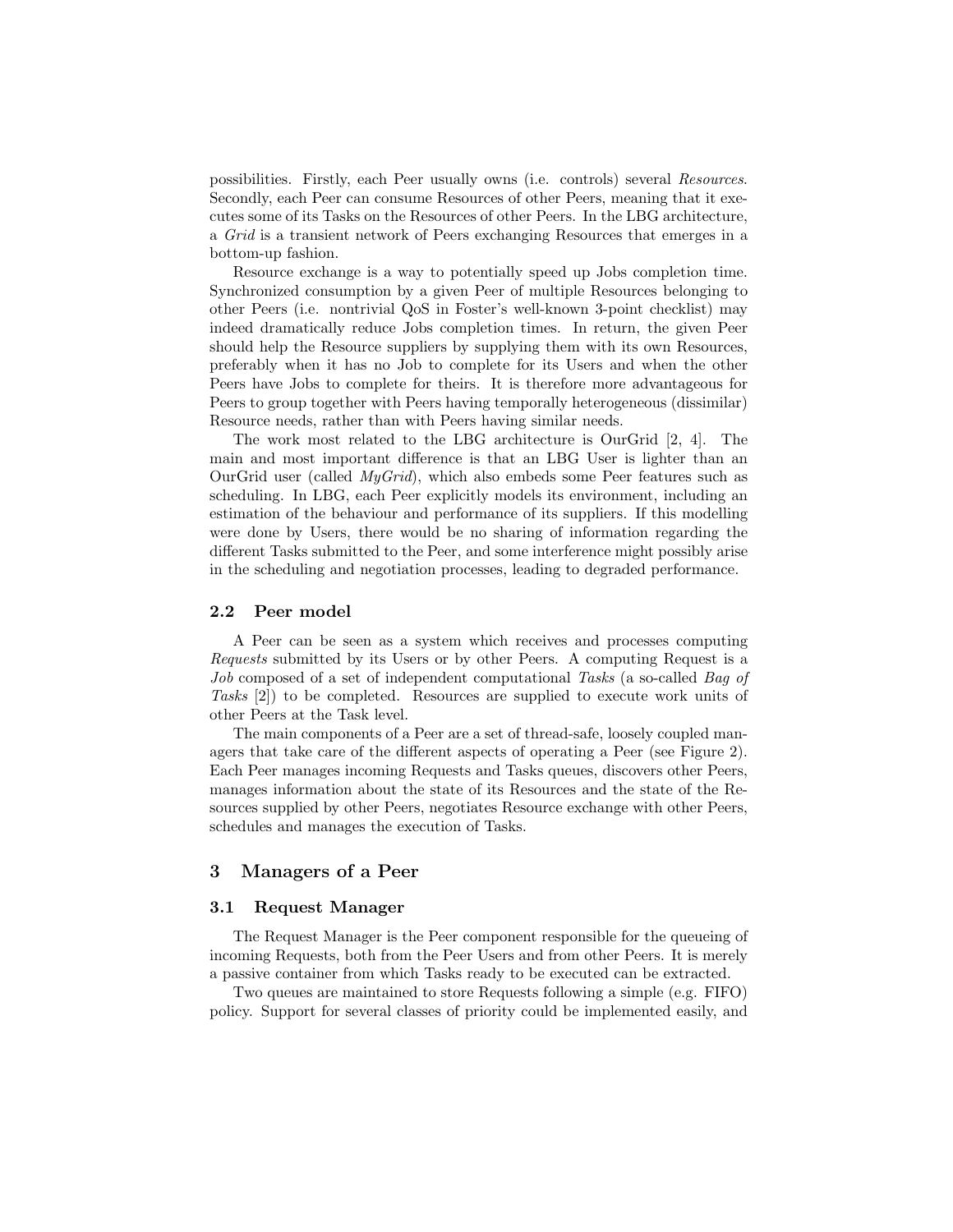

Fig. 2: Peer model

transparently for the other Peer managers. One queue stores the User Requests (i.e. local Bags of Tasks). The second queue stores the Requests made by other Peers, (i.e. external Tasks).

The supported operations on the queues are: (1) Request queueing: submitting local and external Tasks, (2) Request scheduling: selecting a local or external Task to execute it (with a FIFO policy, the oldest not currently executed Task is selected), (3) Request requeueing: reinserting a local or external Task after its execution has been cancelled, or has failed, (4) Request dequeueing: removing a local or external Task after it has been either successfully completed or cancelled, or has failed.

### 3.2 Resource Manager

The Resource Manager is the Peer component responsible for the management of the state of the Peer Resources. It is merely a passive component from which idle and busy Resources can be identified. The supported operations are: (1) Resource registration: as the Resources have to contact their owner Peer when they come online, and periodically afterwards indicate their continued online presence (so-called heartbeat mechanism, required by the fact that even owned Resources may be partial and intermittent), (2) Resource scheduling: random selection of idle Resources so as to schedule the execution of a Task, (3) Resource preemption: random selection of a busy (either with a local or external Task) Resource in order to cancel the execution of the currently running Task.

## 3.3 Task Manager

The Task Manager is the Peer component responsible for the execution of Tasks. It is an active component that uses the Request and Resource Managers to perform its operations. The supported operations are: (1) Task running, (2) Task completion, (3) Task cancellation of local Tasks to be locally run, local Tasks to be run on external Resources and external Tasks to be run on local Resources. Task execution is always dedicated, meaning that a given Resource simultaneously executes at most one Task (this does not exclude the installation of multiple instances of the Resource middleware on the same PC). Task com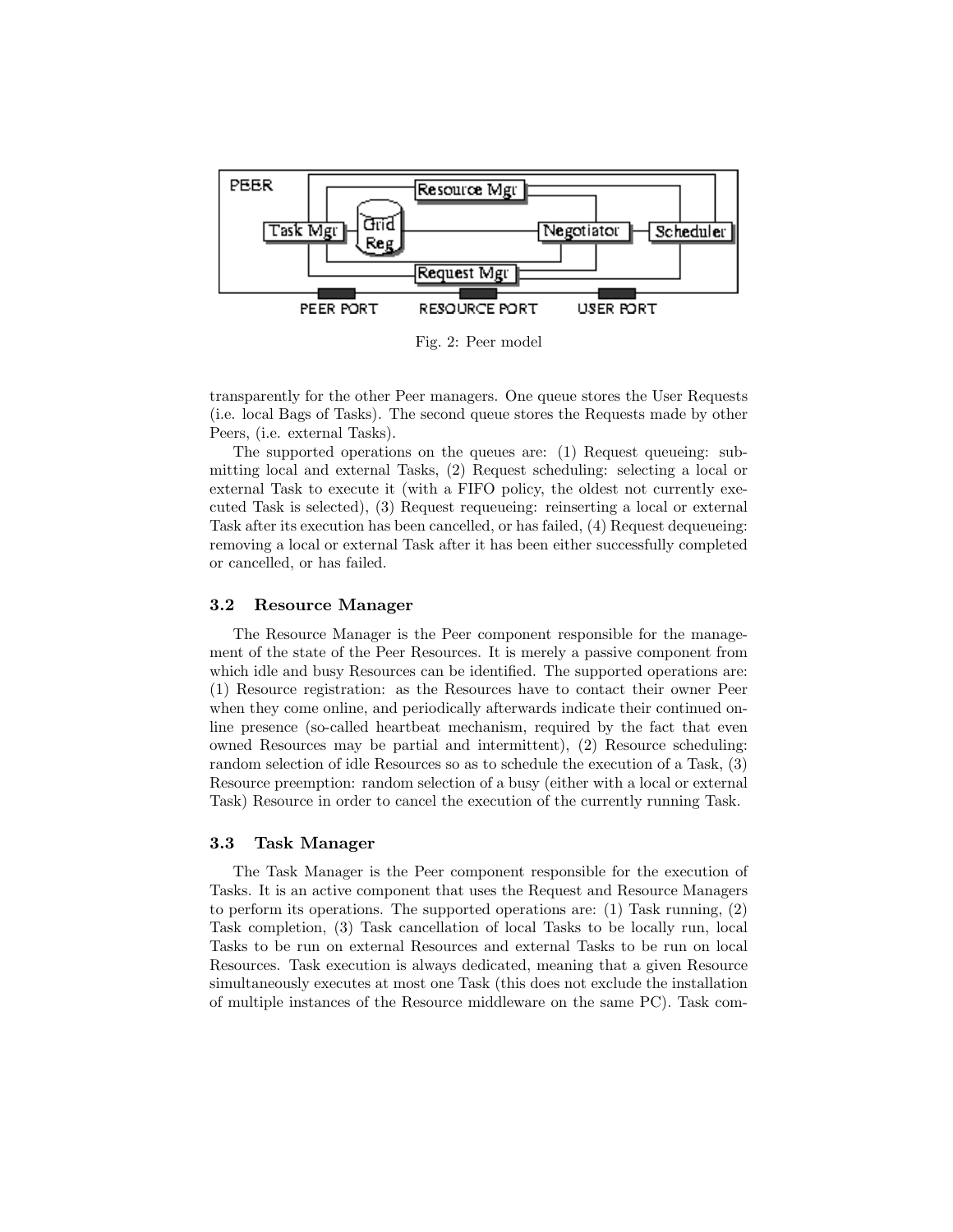pletion operations are performed when a Resource has completed the execution of a Task: a Resource uploads the results to its owner Peer, which forwards them to the consumer Peer if the Task wasn't local.

## 3.4 Grid Register

The Grid Register is the Peer component responsible for the collection of management data (i.e. about its owner Peer and other Peers it has exchanged Resources with). It is a passive component composed of three databases: Grid Negotiation Profile, Grid Bartering Profile and Peer Profiles. These databases constitute a model of the Grid environment that is collected over time through interactions, without explicit information requests. These can be used by the other managers when they need to take consumption or supplying decisions involving other Peers, based on their perceived performance, reliability and negotiation behaviour.

The Grid Negotiation Profile database collects the supplying requests from other Peers so that they can be batch-processed regularly by the Negotiator. It also collects the consumption grants from other Peers so that they can be used by the Negotiator to schedule local Tasks on the Resources of external Peers. Finally, it accounts for the Negotiator activity.

The Bartering Profile database accounts for the Task Manager activity: completion, cancellation and failure of local Tasks, either locally or externally run, and external Tasks that are run locally.

The Peer Profiles database stores Profiles of all Peers with whom the owner Peer has exchanged Resources. The data stored about each Peer are Bartering data, such as Favors [4] and reliability [6] accounting, and negotiation data (supplying requests and consumption grants statistics). A different accountant can be dynamically associated with each Peer Profile. Several different resource usage accounting policies (Perfect, Time-based, Relative Power [4]) are currently implemented and more can easily be integrated.

#### 3.5 Scheduler

The Scheduler is the Peer component responsible for the scheduling of the Tasks on local and external Peer Resources. It is an active component. The supported operations are: (1) local Tasks scheduling on local Resources, (2) generation and communication of supplying requests, (3) local Tasks scheduling on external Resources, (4) external Tasks scheduling on local Resources, (5) external Tasks preemption from local Resources.

Several scheduling policies are currently implemented (no consumption and no supplying, consumption and nonpreemptive supplying, consumption and preemptive supplying). The Peer Scheduler can be dynamically replaced if a change of policy is required.

Typically, the Scheduler will be activated on two categories of events: Job submission and Task completion/cancellation/failure. A classical sequence of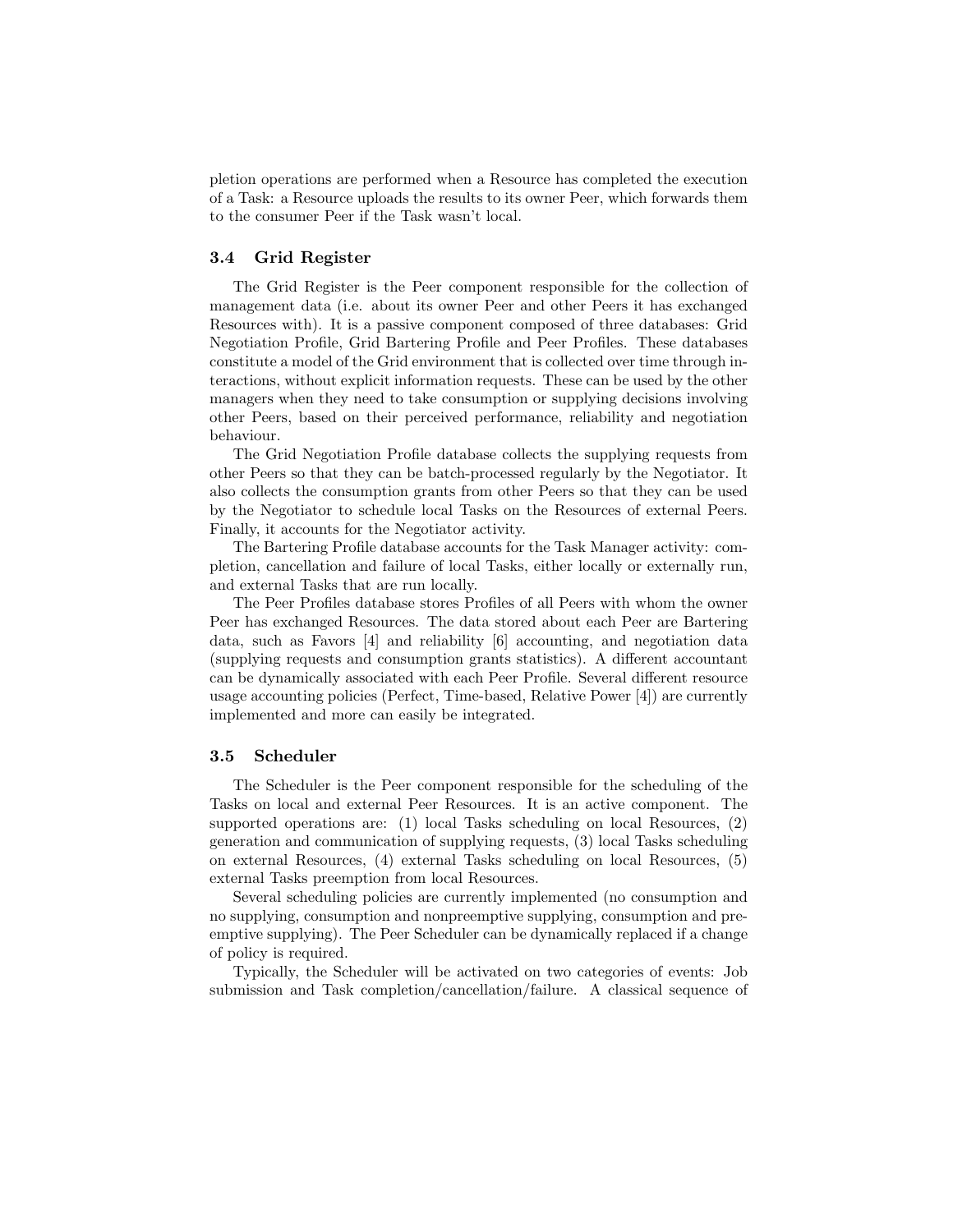scheduling operations is: (1) local Tasks scheduling on local Resources, (2) external Tasks scheduling on local Resources, (3a) request supplying to, then reception of consumption grants from, other Peers, (3b) local Tasks scheduling on external Resources, with steps 3a and 3b repeated as long as there are both queued local Tasks and received consumption grants to enable their scheduling.

## 3.6 Negotiator

The Negotiator is the Peer component responsible for negotiating consumption and supplying of Resources with other Peers. It is a passive component, activated by the Scheduler. The main operations are (1) processing of received supplying requests and (2) processing of received consumption grants, which also directly involves scheduling local Tasks to Resources supplied by external Peers. Secondary operations include the sending and receiving of negotiation proposals.

Given the P2P context where there should be as few exchanged management data as possible, each Peer will rely upon models of other Peers. Therefore, the negotiation protocol does not need to be complex. Each time a Peer needs access to external Resources, it simply sends to other Peers one supplying request for s resources. The Peers that were interrogated may answer with a consumption grant which is a number c of Resources (with  $0 \leq c \leq s$ ).

Several negotiation policies are currently implemented (no negotiation, random negotiation, favors-ranked supplying). The Peer Negotiator can be dynamically replaced if a change of policy is required.

### 4 Deployment

An interesting feature of the LBG architecture is the possibility to run, without any modification, scheduling and negotiation algorithms either as part of a simulator used to study their behaviour, or within an operational middleware. This is possible due to the fact that we defined Java interfaces for each component, enabling us to code two implementations with minimal effort. In other words, the Grid Fabric and Connectivity layers [7] have been virtualized. In the simulator implementation, the Peers, Resources and Users are instantiated and communicate within the same Java VM. In the middleware implementation, the components are instantiated in separate Java VM running on different computers and communicating through network calls. In both cases, the components are not aware whether their environment (other Peers, Users) is real or simulated. The important benefit of this setup is that algorithms may be accurately simulated because they are implemented only once, without any need to code a simplified simulated version.

#### 4.1 Simulator

A discrete-event system simulator [8] has been developed. Events are inserted into an event list with respect to their timestamp. The processed events are: Job submission, Task completion and (unexpected) Task failure. Simulated Users are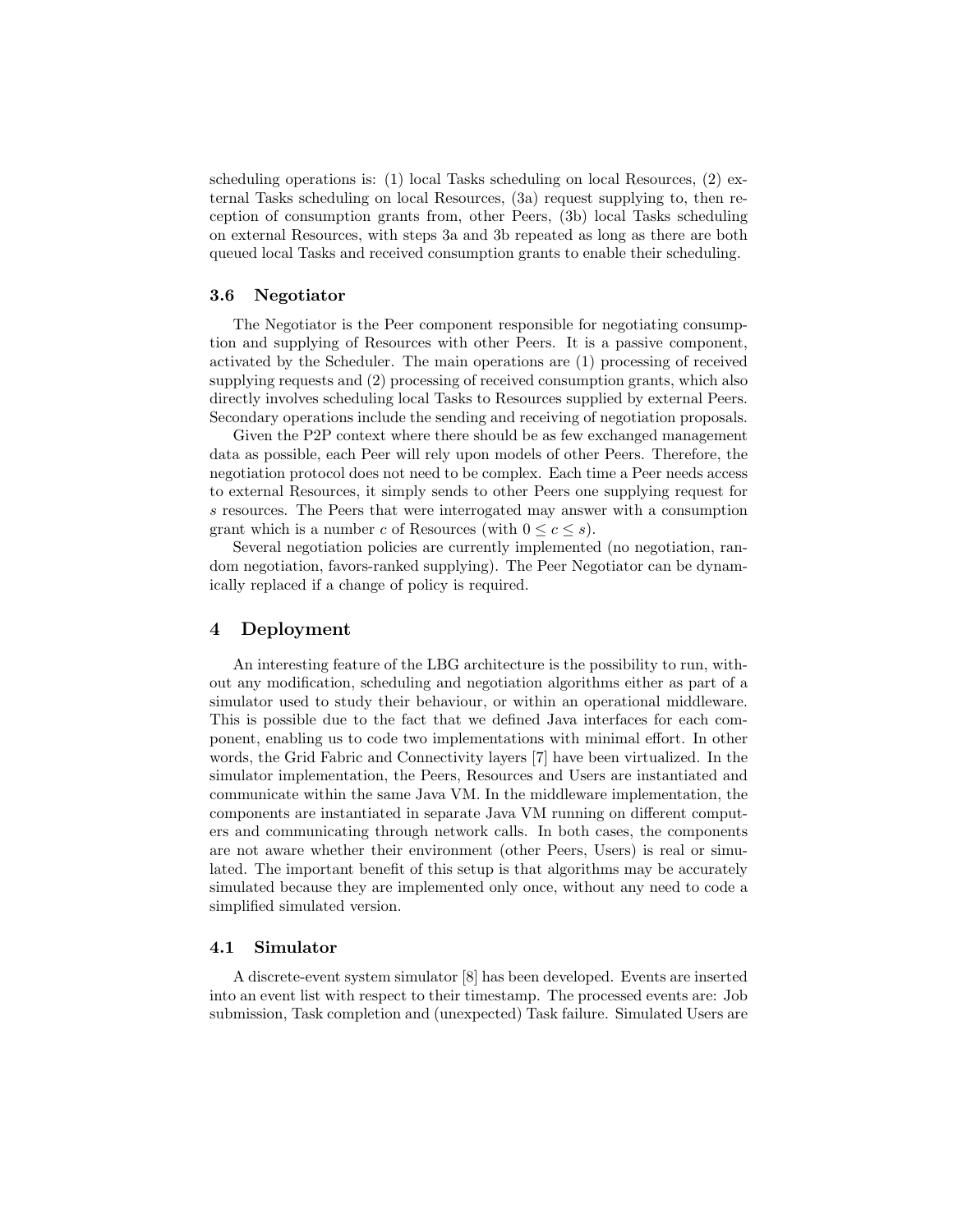activated by the simulator to submit new Jobs to the Request Manager of their Peer. Simulated Resources are activated each time a Task-related event occurs and in turn they activate their owner Peer.

After the processing of events at a given time step, scheduling operations are performed. The simulator activates each Peer in several steps. A synchronization barrier between each step ensures the negotiation process between Peers is correctly simulated.

The simulator is running in only one thread but conceptually concurrent activities, such as Peers engaged in Resource negotiation, may easily be run in a pool of preallocated threads. This allows for performance optimization without the burden of having to run every object in its own thread.

True simulation, rather than emulation, of Task execution, and the sharing of lots of common code with the middleware allow simultaneously for good simulation accuracy and performance.

Projects related to the LBG simulator include the GridSim [9] and SimGrid v2 [10] simulators, as well as a simulator developed for the development of accounting algorithms in OurGrid [4]. SimGrid is developed in C, while GridSim and the OG-related simulator are both developed in Java. The latter is the only one to specifically target P2P Grids, although the formers can handle them. GridSim and SimGrid are potentially limited by the number of simulated components because each one is run in a separate thread. Only SimGrid currently seems to share a large part of its code with a middleware toolkit, allowing to easily deploy simulated algorithms in a middleware, as the LBG simulator does.

### 4.2 Middleware

A middleware has also been developed from the described components, involving the implementation of communication, Task execution and Peer discovery services, all of which were easily taken care of in the simulator.

A simple communication protocol based on serialized Java objects transmitted over TCP sockets enables message passing between the entities (Peer  $\leftrightarrow$  Peer, Peer  $\leftrightarrow$  Resource, Peer  $\leftrightarrow$  User). Each entity is running at least one daemon to process network messages. Moreover, pools of threads allow efficient handling of multiple simultaneous connections.

Arbitrary applications are easily transformed into Grid Tasks. A Grid Task is a set of classes packed into a jar file, with the requirement that the designated main class implements an interface allowing the Grid middleware to feed it input data, run it, and retrieve output data when its execution is completed.

The code of Grid Tasks is dynamically uploaded, then run on Resources. Grid Tasks are run in a separate thread which is controlled by the Resource. Input data is transferred from the Peer to the Resources and data results generated by the execution of a Grid Task are uploaded back to the Peer owner of the Resource, which forwards them to the consumer Peer if the Resource was supplied rather than locally used.

The current implementation of a Peer discovery service is basic and relies on a central directory where Peers register themselves as they come online.